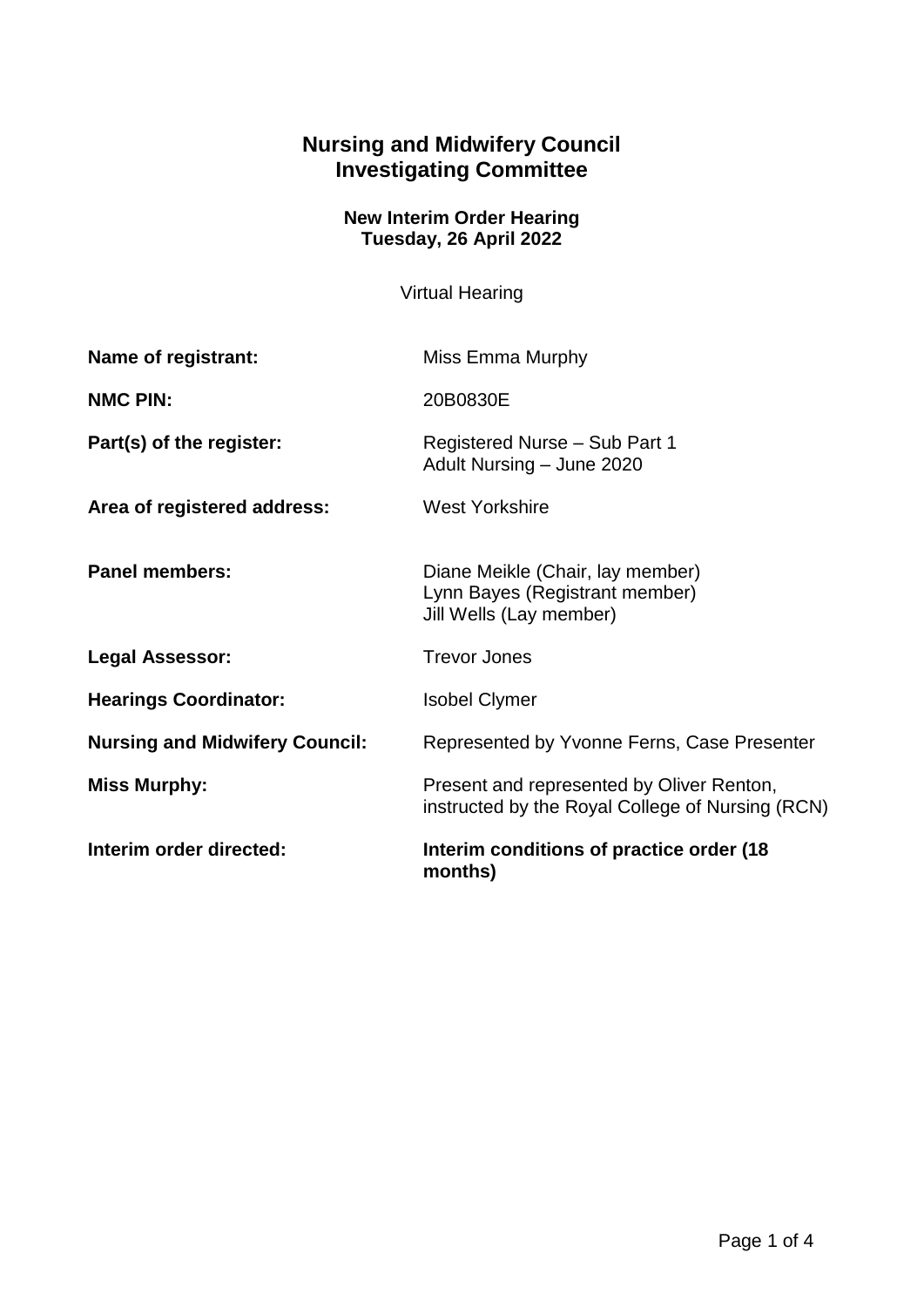## **Decision and reasons on interim order**

The panel decided to make an interim conditions of practice order for a period of 18 months.

The panel has determined that the following conditions are proportionate and appropriate:

For the purposes of these conditions, 'employment' and 'work' mean any paid or unpaid post in a nursing, midwifery, or nursing associate role. Also, 'course of study' and 'course' mean any course of educational study connected to nursing, midwifery, or nursing associates.

- 1. You must work for one substantive employer, which is not an agency.
- 2. You must work under direct supervision until signed off by a Band 6 Nurse or above as competent in all clinical skills, including but not exhaustive to:
	- Medicine administration;
	- Prioritising patient care:
	- Wound care;
	- Accurate record keeping;
	- Pressure care;
	- Catheterisation; and,
	- Recognising the deteriorating patients.

Once signed off as competent in **ALL** clinical skills, you may work under indirect supervision.

3. You must work to a comprehensive Personal Development Plan (PDP) to be agreed with your line manager to cover all levels of clinical skills and working within your scope of practice that is appropriate to the area that you are currently working.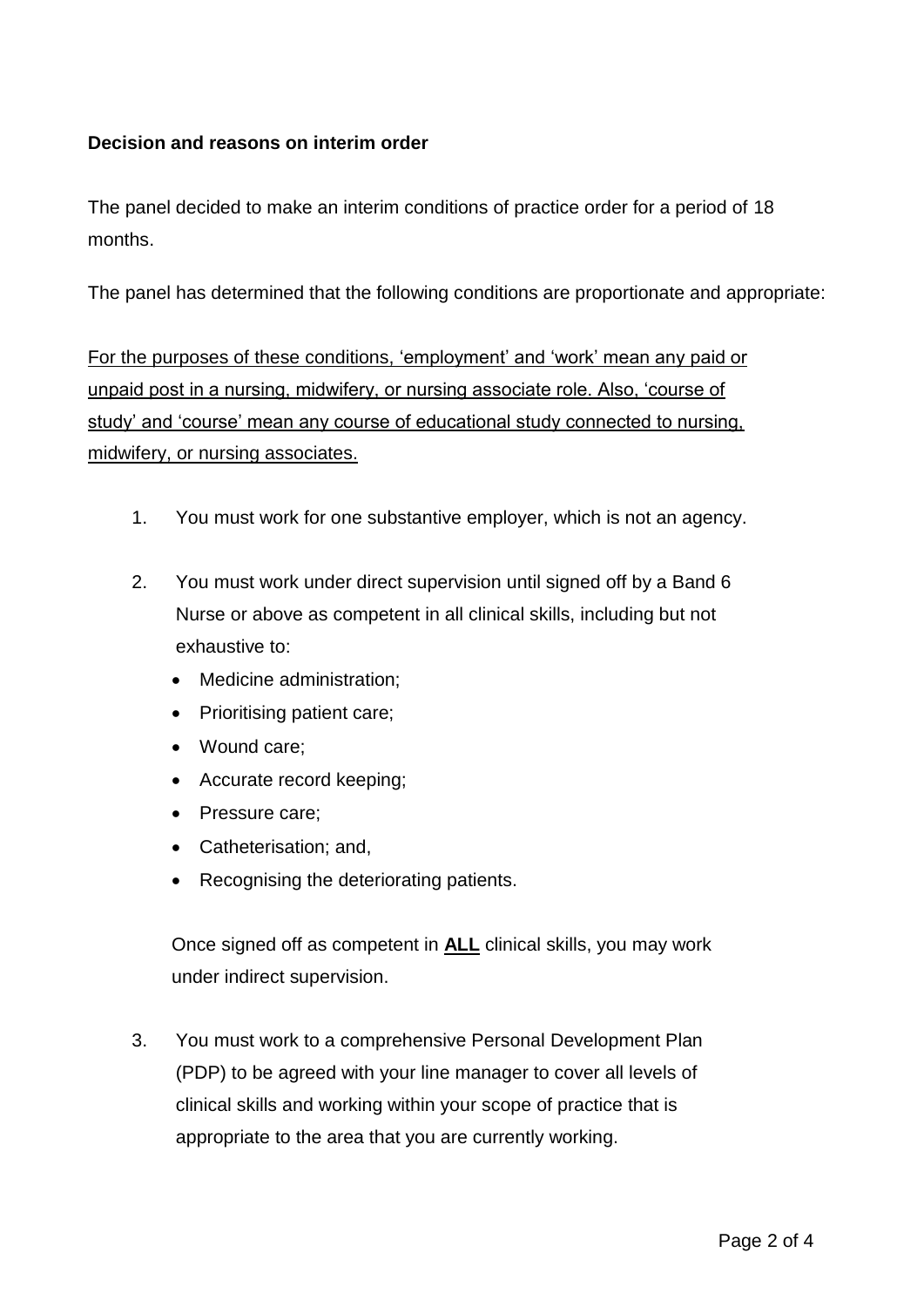- 4. You must keep a reflective practice profile, which should be submitted prior to the next review hearing.
- 5. You must have monthly meetings with your supervisor to discuss your progress of your PDP and your overall performance.
- 6. You must submit a report from your supervisor prior to the next hearing covering Condition 5.
- 7. You must keep us informed about anywhere you are working by:
	- a) Telling your case officer within seven days of accepting or leaving any employment.
	- b) Giving your case officer your employer's contact details.
- 8. You must keep us informed about anywhere you are studying by:
	- a) Telling your case officer within seven days of accepting any course of study.
	- b) Giving your case officer the name and contact details of the organisation offering that course of study.
- 9. You must immediately give a copy of these conditions to:
	- a) Any organisation or person you work for.
	- b) Any employers you apply to for work (at the time of application).
	- c) Any establishment you apply to (at the time of application), or with which you are already enrolled, for a course of study.